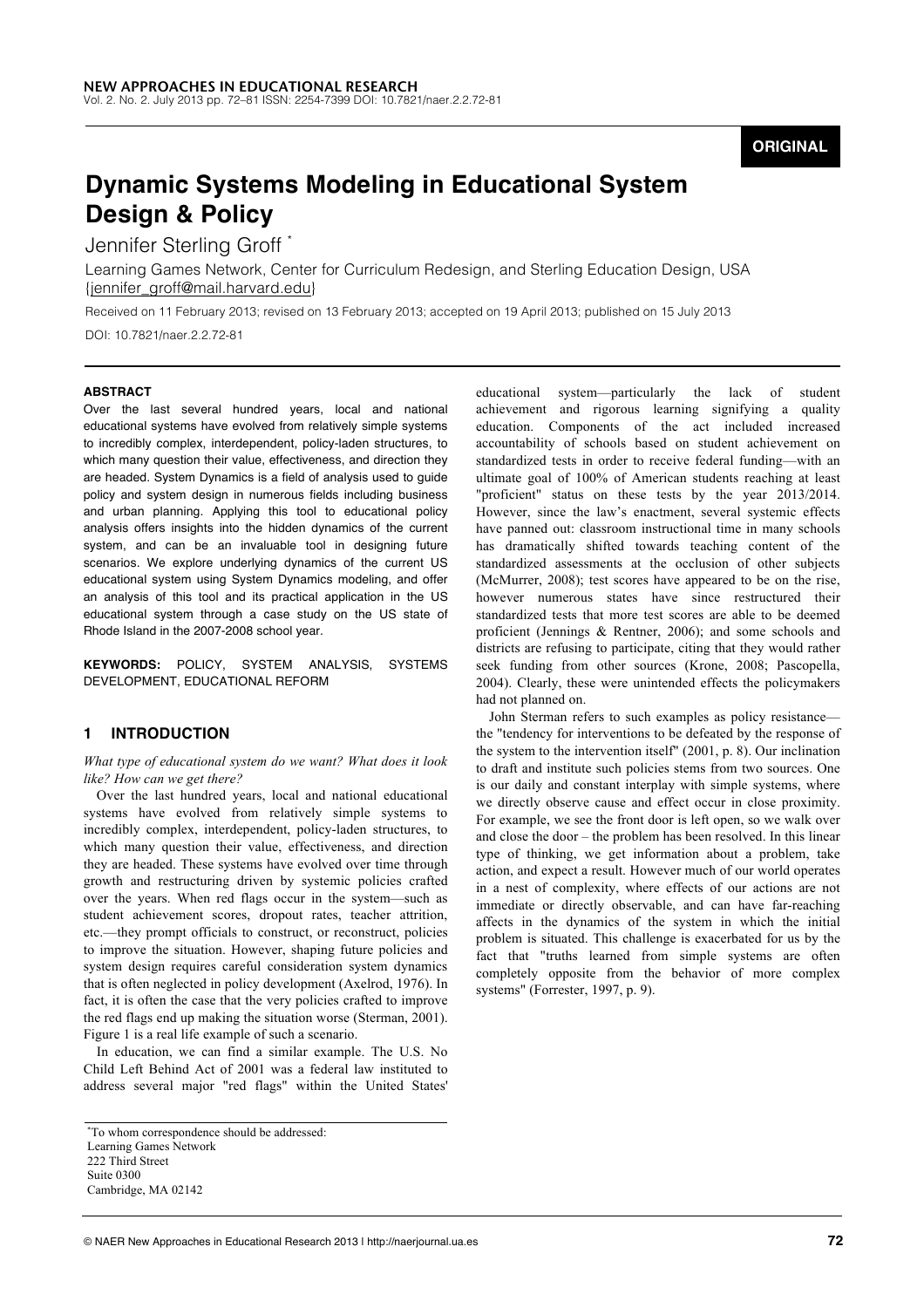**Figure 1.** Example of system dynamics analysis in policy design (Source: Forrester, 1969; Forrester, 1991).

#### **An Example of System Dynamics in Urban Policy / Planning**

In 1968, Jay Forrester worked closely with former Boston mayor John Collins to look at the challenges of urban design, using system dynamics tools. One area in which they examined was low-cost housing—meaning housing constructed for the underemployed and not available to any other segment of the population. Working closely with city officials, they found that:

Economic distress in declining American cities in the 1960s generated symptoms of high unemployment and deteriorating housing. It appeared natural enough to combat such symptoms by government intervention to build low-cost housing. But the modeling study showed, as events have since confirmed, that such urban areas already have more low-cost housing than the economy of the city can sustain. Public policy to build more such housing merely occupies land that could instead have been used for job-creating businesses, while at the same time the housing attracts people who needed jobs. A low-cost housing program introduces a powerful double force for increasing unemployment, both by reducing employment while at the same time attracting people seeking work. Low-cost housing programs in inner cities become a social trap. The policy of building low-cost housing actually creates poor and unemployed people, rather than alleviating personal hardship. (Forrester, 1991, p. 19)

Ultimately, constructing low-cost housing was a powerful process for creating poverty, not alleviating it. This example demonstrates how the natural human tendency to attack symptoms of a problem; however, in the end this may be counterproductive and actually harmful to the system seeking corrections in the future. Rather, identifying the system cause of the problem and generating a high-leverage is the long-term solution to the problem.

The other root is from the human tendency towards *analysis* breaking things down to examine each piece, which is where much of our conventional wisdom comes from and is generally how we are educated (Meadows, 1991). As a result of our daily interactions combined with our formal education, we all walk around with mental models of how the world works, which are abstractions based on this world experience. Our mental models and abstractions drive our behavior, from the very simple shutting of a door, to the attempts to create solutions to the world's most complex challenges. However, mental models have serious shortcomings. We are often unaware of assumptions about how things work because our mental models are incomplete—"limited, internally inconsistent, and unreliable" (Sterman, 2001, p. 10). Forrester explains,

the human mind is not adapted to understanding correctly the consequences implied by a mental model. A mental model may be correct in structure and assumptions but, even so, the human mind—either individually or as a group consensus—is apt to draw the wrong implications for the future (1971, p. 5).

How can we be so sure? Over the last 50 years the field of system dynamics has been leveraging the power of dynamic systems modeling and computer applications to demonstrate the complexity of our world and how understanding that complexity can help us to predict the behavior of complex systems and the appropriate policies we should craft for those systems.

## **2 THE NEED FOR A NEW APPROACH: A HISTORY OF MIRED PROGRESS AND PERILS OF EDUCATION REFORM**

Since its appearance in the U.S. in the 1960s, education system reform has a long and varied history with limited success. During these decades we saw considerable investment of federal funds towards various programs designed to produce better learning outcomes. However, according to a comprehensive study conducted by the Rand Corporation, most of these programs – both large and small – came up short, explaining that many of these programs were adopted due to the incentives for the federal funds rather than in pursuit of deeply changing educational practice, with few programs being implemented properly in the first place and demonstrating little if any sustained growth (Berman & McLaughlin, 1978). With this lack of growth and disconnect, and only isolated pockets of improved classroom instruction, the 1970s showed to be a stagnant period in educational system change—ultimately propelling the 1983 release of *A Nation at Risk,* spurring the accountability movement of the 1980s and the introduction of large-scale governmental regulation through mandated curricula and competency testing.

For many, the publication of *A Nation at Risk* marks a turning point in the discourse and emphasis on education reform; however, the outcomes post-1983 generally mirrored the level of impact and challenges encountered before. The 1980s became a time of strategy towards decentralization, where schools had increased ownership of their decision-making, allowing more flexibility to meet the needs of the specific context of each school became the mode of emphasis. Yet with many of these efforts operating on emphasis and strict adherence to implementation guides, school were not left with the flexibility to adopt and adapt a program to meet their needs (Fullan, 1991). Michael Fullan, Professor Emeritus of the Ontario Institute for Studies in Education of the University of Toronto, arguably has the strongest track-record of effective strategies in large-scale reform concluded that "restructuring reforms that devolved decision making to schools may have altered governance procedures but did not affect the teaching-learning core of schools" (1995, p. 230). Countless case studies of districts attempting restructuring initiatives have demonstrated that the core goal of improving teaching-learning practices to increase student performance had not occurred. This sporadic progress left many education stakeholders and reformers spurring towards large-scale, comprehensive reform that dominated the 1990s.

In fact, Fullan has argued that the largest hindrance to reform is the presence of too many ad hoc, uncoordinated innovations and policies (1999). Whole School Reform Models emerged in response to this, where the entire school seeks to adopt a new model (examples include Success for All, Expeditionary Learning Schools, CO-NECT Schools). These models have shown varied success depending on their implementation. On a review of 16 initiatives, (Datnow & Stringfield, 2000) found that whole-school reform models can have successful outcomes when strong district and state support is present. Unfortunately, in hindsight, many schools adopted a certain model without the consideration of how it will fit the school's goals, culture, teachers, or students, resulting in minimal positive outcomes and sustained improvement. This has ultimately pushed Fullan and others to believe the only effective method for systemically improving large school systems is to not pursue a top-down nor a bottom-up approach, but rather an approach that holistically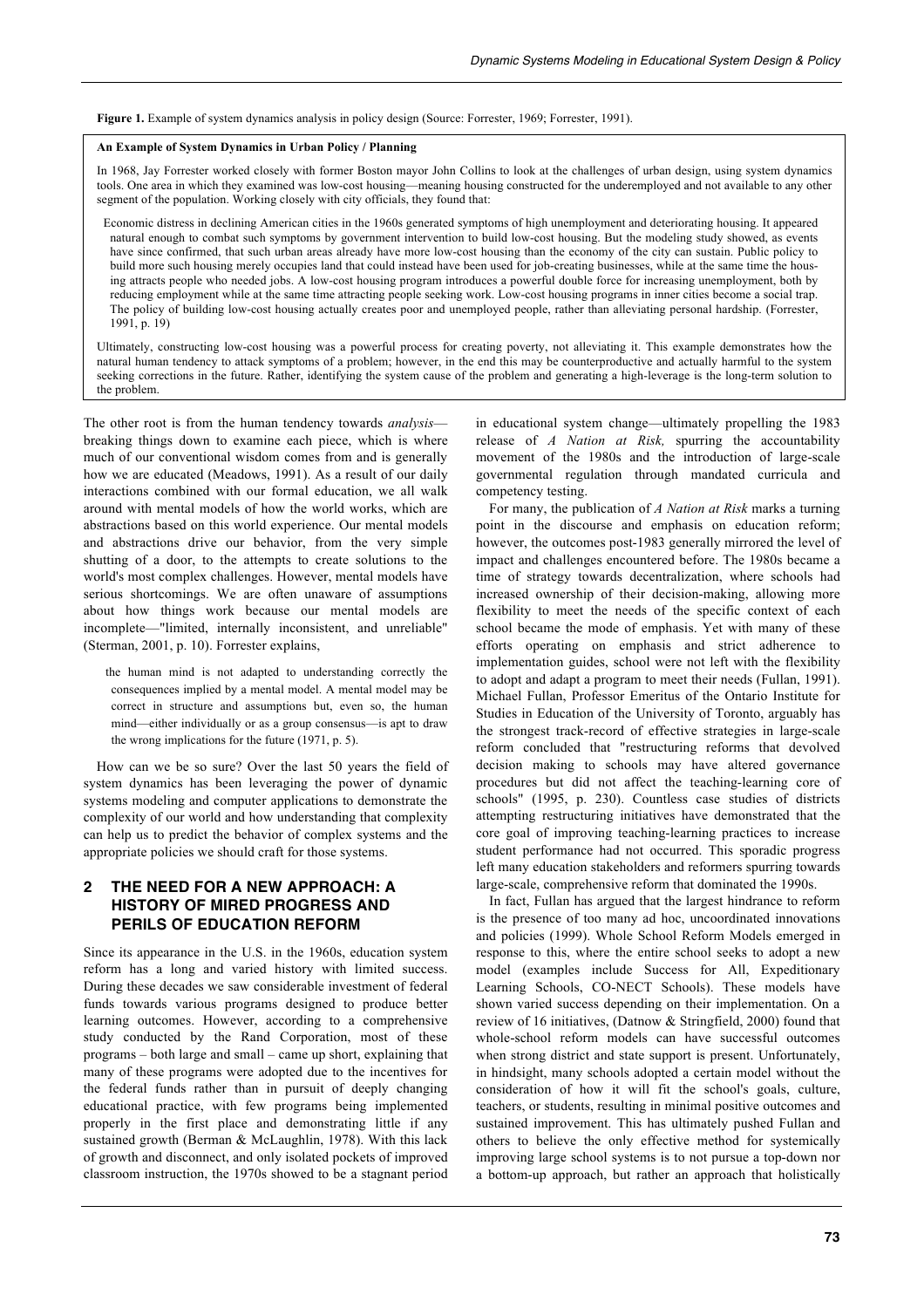works with all levels together—what Fullan calls the Tri-Level model that address the three critical levels of school systems: *school & community*, *district* and *state* (Fullan, 1994; Fullan, 2001; Fullan, Rolheiser et al, 2001; Barber & Fullan, 2005).

In reflecting on the journey of education reform, Fullan concludes: "as long as you have external models coming and going there will never be more than a small proportion of schools and districts involved, and any pockets of success will be short-lived (2001, p. 4);" therefore, "the primary goal is to alter the *capacity* of the school to engage in improvement" [and] second, "sustainable *reform* can only be achieved when working with *whole systems"* (2001, p. 5). Aligning the whole system is critical, because no matter what capacity and gains a school makes, if the outer policies undermine those initiatives, the school improvement cannot and will be sustained.

Fullan's whole-system approach shows promise, but it is clear to most education stakeholders that we are still far from having the optimal education systems we desire. What truly is happening in these reforms efforts that is inhibiting the change we seek? What hidden effects and dynamics are in place that actually produce the outcomes we see rather than those we desire?

## **3 SYSTEM DYNAMICS AND EDUCATION POLICY**

Fullan's whole-system approach actually preludes an approach and mind-set employed by many other societal systems and structures known as System Dynamics modeling—a methodology that helps us better design and respond to the complex systems that make up our world.

In reality, all of our societal structures and complex systems and what Fullan began to observe and response to is the nature these systems, which are complex, interconnected structures that are filled with feedback loops where behaviors and actions in one part of the system impact (or are constrained) by other parts of the system. They are characterized by nonlinear, counterintuitive behavior, where not only is effect rarely proportional to cause, but often they are far apart in the system. In other words, effects or changes to one part of the system often play out much differently than intended because the change causes dynamic effects in the system as a whole. This complexity makes all systems inherently difficult to understand intuitively and therefore *policy resistant—*because our decisions often elicit unintended responses (Sterman, 2001). The education system is no different from other complex systems. There are many examples in current education policy where the outcomes are very different than what had been intended (Groff, 2009; Wheat, 2000). An example of this is provided in Box 2.

System Dynamics (SD), a methodology and larger field of study, was developed more than 50 years ago in an effort to cope with the complexity and difficulty in working with complex systems, and has subsequently been applied to numerous fields, including businesses, medicine, economic behavior and even environmental change (Forrester, 1998). In essence, this methodology helps us create models of the key dynamics in a given system, by offering tools to:

- -map the feedback structure of a system in order to understand why a system is behaving the way it is;
- -test and plan for policies before implementing them; *and*
- to increase the likelihood they produce the outcomes desired.

Unfortunately, these tools have rarely been used in education policy. Despite the fact that several notable researchers began introducing these tools to the education reform discourse over two decades ago, one can speculate that this lack of presence in education reform work is largely due to people's lack of familiarity with complex systems and systems thinking—as evidenced by the design of most of the reform work of the past 50 years. Though sparse, these rare examples are worth noting here.

Wheat has illustrated unforeseen dynamics of student achievement when Standards of Learning were introduced to an education system by generating an unintended side-effect that undermined rather than supported the standards (2000). Wheat created a model that showed a "70-percent achievement rate" on the assessments introduced to accompany the standards, which to many seemed quite reasonable; however, as this goal is achieved over time, it will induce an expected increase in expectations that is unsustainable, impacting student/teacher motivation and "thereby reducing learning productivity and causing learning rates to be lower than they otherwise would be" (2000, p. 7).

How can this happen? Unfortunately, most legislation is designed with linear, cause-effect thinking, and it is passed with little or no analysis of its system effects by either policymakers or advocates. Jay Forrester, the father of SD, explains that "governments pass laws after superficial experiments using a country as a laboratory...including no dynamic modeling of the long-term effects" (1998 p. 6). Herein lies the greatest potential in SD tools—testing new policies and system changes, rather than using the current education system as a test bed for policies generated with human cause-effect thinking. Once a model is built using SD tools, one can better plan for policies and changes to the system by forecasting their dynamics. Although the method can be time-consuming and challenging, it offers the best way to "gain experience with a system, because activity in the real system is infeasible, costly, or impossible" (Banathy, 1973; Garet, 1974). Forrester advocates for this type of 'designing the future'—"people try to cope with the failures of systems, but seldom attempt to redesign systems to reduce failure" (1998, p.1).

## **3.1 Dynamic Complexity**

*What makes these systems so complex? And as a result, complicated and difficult to really see what's happening?*

As stated previously, we all walk around with mental models of how perceive things to be operating. Yet, generally speaking, these models are grossly insufficient. What makes our mental models so ineffective – like those that likely were the cause in the scenario in Figure  $1 -$  is not their lack of complexity or lack of understanding of the complexity of the system in terms of number of possibilities in making a decision (also known as combinatorial complexity). Rather, it is usually due to *dynamic complexity*—"the counterintuitive behavior of complex systems that arises from the interactions of the agents over time" (Sterman, 2001, p. 11). The challenging differences between simple and complex systems are many and often direct opposites of one another. For example, in a complex system the actual cause to a behavior may originate from another part of the system, often from a place that is distantly removed; in complex systems, achieving a short-term goal can often mean undesirable long-term consequences; and in complex systems the obvious decision often turns out to be an ineffective one (Forrester, 1997). And of course adding to the complexity of decision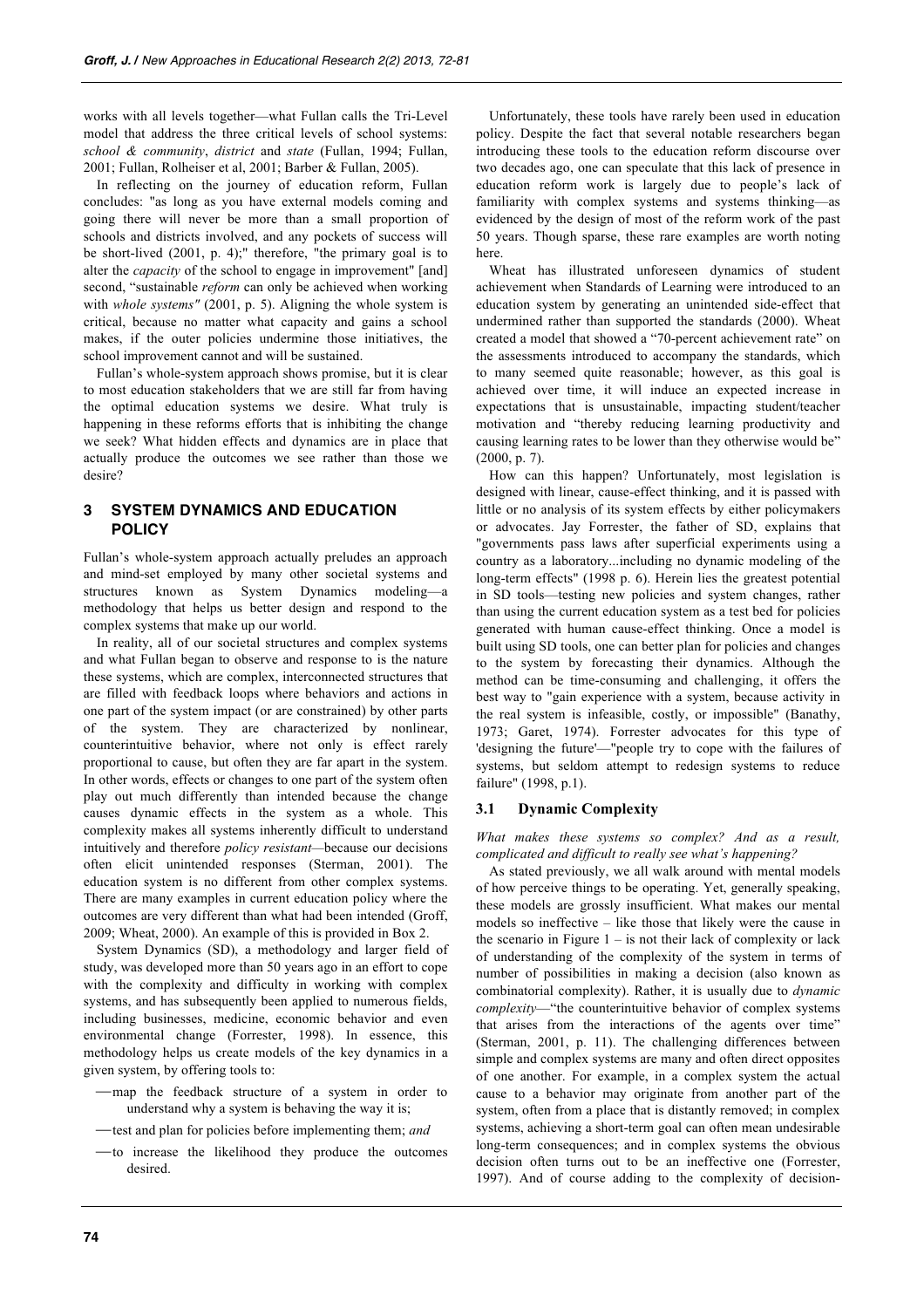making is the very hierarchical nature of complex systems—the goals of a subsystem can contradict or endanger the welfare of the larger system.

An extended discussion of the dynamic complexity of systems is described in Figure 2. It is this type of complexity, and the lack of understanding its nature, that leads to policy resistance and decisions that lead to unintended systemic effects. And it is this complexity that requires to rely on more than our mental models for analyzing complex systems and creating policies and structures that govern the futures of these systems. Doing so has been achieved with considerable success in fields from medicine to environmental change to regional economics using an approach known as system dynamics.

**Figure 2.** The Dynamic Complexity Characteristics of Complex Systems (adapted from Sterman, 2001, p. 12).

### **Dynamic Complexity Characteristics of Complex Systems**

- ⎯ Constantly challenging Change in systems occurs at many time scales, and these different scales sometimes interact.
- ⎯ Tightly coupled The actors in a system interact strongly with one another and with the natural world; everything is connected to everything else.
- ⎯ Governed by feedback Our actions feed back on themselves, giving rise to a new situation as a result of our actions.
- Nonlinear Effect is rarely proportional to cause, and what happens locally in a system often does not apply in distant regions; it arises as multiple factors interact in decisionmaking.
- History-dependent Taking one road often precludes taking others and determines where you end up; many actions are irreversible.
- Self-organizing The dynamics of systems arise spontaneously from their internal structure, generating patterns in space and time creating path dependence.
- ⎯ Adaptive The capabilities and decision rules of the agents in complex systems change over time. Adaption also occurs as people learn from experience, especially as they learn new ways to achieve their goals in the face of obstacles. Learning is not always beneficial, however.
- Characterized by trade-offs Time delays in feedback channels mean the long-run response of a system to an intervention is often different from its short-run response. High leverage policies often generate transitory improvement before the problem grows worse.
- Counterintuitive Cause and effect are distant in time and space while we tend to look for causes near the events we seek to explain.
- Policy resistant The complexity of the systems in which we are embedded overwhelms our ability to understand them, resulting in many seemingly obvious solutions to problems that fail or actually worsen the problem..

## **3.2 System Dynamics**

*"*The question is not to use or ignore models. The question is only a choice among alternative models" (Jay Forrester, 1971, p. 4)

Understanding the structure and interconnections that create the behavior of a defined system is the goal of system dynamics. System dynamics is a field that helps us to overcome policy resistance and the inherent human limitations described above. The tools of system dynamics demonstrate and unpack the

complexity of a system that we might otherwise not recognize; and it counteracts the tendency towards analysis by seeing the system as a whole—which makes the field inherently interdisciplinary.

A system dynamics model is a representation of the structure of a system. Like all models, these models are never fully accurate depictions of the behavior of our world. However, the tools of system dynamics afford us a means of employing the knowledge that underlies our mental models with a more accurate representation of the complexity of the system. Systems are the fundamental structure to our world. Simple systems are nested within larger complex systems, which are nested within in larger complex systems, and so on. Employing system dynamics to construct a useful model requires determining the scope of the system you will examine. Figure 3 diagrams the hierarchical complexity of the U.S. educational system. A system dynamics analysis can be conducted within any of these levels, or between one or more of these levels. Modeling these different dynamics will depend on defining the scope of the problem, which is achieved through the four general tools in system dynamics – described in Figure 4. People are generally most familiar with Behavior-Over-Time Graphs—they help identify a problem or undesirable behavior and therefore a starting place for a system dynamics project. Once the "what" has been defined, Causal Loop Diagrams and Stock/Flow Maps will help identify the "why."

**Figure 3.** Hierarchical Levels of Educational System Policy Analysis



Constructing formal models exposes the assumptions and miscalculations in our mental models. While no model, formal or informal, will ever fully and accurately represent the real world scenario, the usefulness and validity of a constructed model can be based on its ability to clarify our thinking and provide us with insights the system; therefore models can be judged on (Forrester, 1968):

- -their clarity of structure, particularly in comparison to the clarity found in the verbal description;
- —whether or not the underlying assumptions are more clearly exposed;
- -the level of certainty with which they demonstrate the correct time-varying sequences; and
- —the ease of communicating their dynamics compared to the verbal description.

Models are tools; therefore a useful and valid model is deemed so when it is determined to be the most useful and valid tool for understanding the situation at hand. By using these tools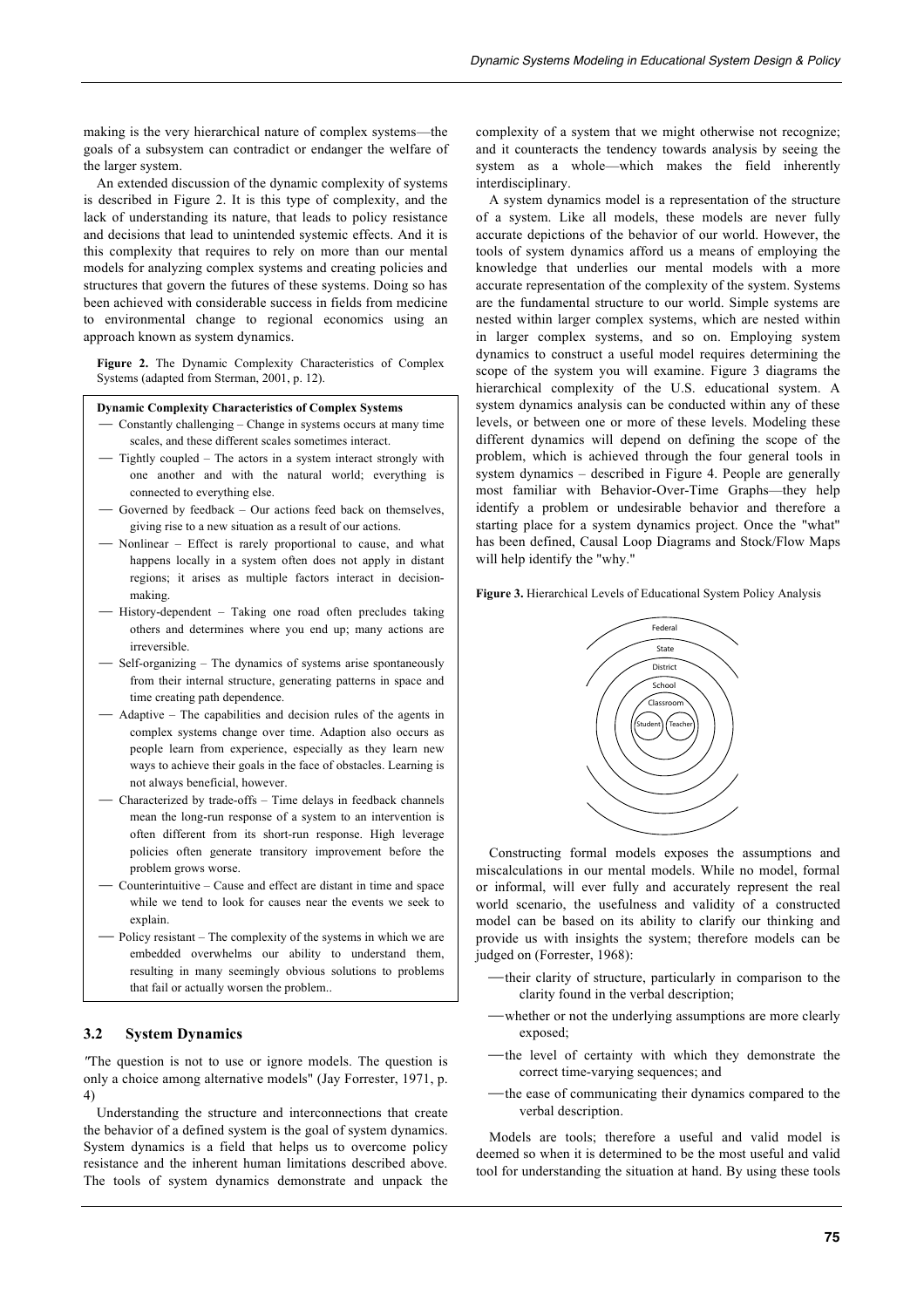one begins to develop systems thinking, critical to overcoming policy resistance. The next section will expand upon applying system dynamics modeling in education system design; therefore a basic understanding of system dynamics modeling will be necessary. For a brief introduction to the concepts and building blocks of system dynamics models, please stop here and review Appendix – *An Example of System Dynamics in Play: A Generic Model of the Spread of Contagious Activity, or Infection*.

**Figure 4.** Tools of System Dynamics (adapted from Catalina Foothills School District, 2003).



the system, such as money, people, etc. "Flows" are the rates of change of those stocks, such as savings or spending rate.



Feedback loops within a system are what control these flows. Through these three components, one can depict the dynamics of a given system. To ols for creating both Causal Loop Diagrams and Stock/Flow Maps include STELLA, Vensim, and DYNAMO.

**Computer Simulation Models** - Once a system is diagrammed, its accuracy can best be tested through constructing a computer simulation of that model. While no one person could simultaneously



calcu late the interdependent relationships of system of time that produces the troublesome behavior, a computer model can. Numerous tools have been developed to help achieve this, including StarLogo, and NetLogo.

## **4 USING DYNAMIC SYSTEMS MODEL IN THE EDUCATIONAL SYSTEM DESIGN**

Given the magnitude and complexity of many national educational systems, system dynamics offers a set of tools and a way of thinking that can not only help us unpack the complexities and drivers of the existing systems, but also offer us the promising hope of strategically crafting future system policies and structures that better enable us to create more effective educational systems. The aforementioned hierarchies found in the U.S. educational system in Figure 4 show the various levels that systems analysis can occur within and between, on numerous variables (stocks). Of course, the most obvious – and the most monitored – system outcome or stock is "student achievement," measured in standardized test scores. However, some experts argue that most of the assessments used

for this purpose are not accurately capturing student achievement and cognitive growth in a domain (Dawson & Stein, 2008); while discussing this is outside the scope of this paper, it is worth highlighting that assessments used to capture the outcomes of a system are human-made, and potentially seriously flawed—which can dramatically affect how the system is perceived and therefore adjustments that are made to the system in a damaging way. Yet even if the assessments developed to measure and track the status of the "student achievement" stock over time, there are countless variables within a system that affect this, and therefore their influence in the system must be explored. Just a few of the possible stocks that could be measured and diagrammed include:

- ⎯teacher-student ratio
- ⎯curriculum scope
- -teacher attrition
- ⎯student graduation rates
- -school accountability ratings

Some of these stocks, and many more, dramatically impact student achievement and therefore are critical dimensions to a systems analysis of education. Because of the complexity of the hierarchies and the variables within and amongst those hierarchies, it may feel overwhelmingly complex to try to map these dynamics. However, the good news is that any concept that can be clearly described in words can be incorporated into a computer model (Forrester, 1971). The large benefit to mental models is that they represent a vast body of knowledge about the dynamics of the system, which is used to construct more accurate representations and simulations. Likewise, data is a critical piece to constructing good computer simulations and models. One of the greatest strengths of the field of education is the robust and vast array of research and data, which can be used for these purposes. Leveraging these two resources will allow us to construct powerful models of education—affording us the ability to understand the current dynamics and the design stronger policies and interventions going forward.

Below is an example model based on educational research at the national level, modeling dynamics occurring in the U.S. educational system.

## **4.1 Classroom Size and No Child Left Behind**

Class size and student-teacher ratio has long been considered a critical factor on student achievement. Although it's tangible impact on student performance has been largely debated, the Center for Public Education conducted a meta-analysis on this literature and have several key findings, including: smaller classes, particularly in grades K-3, can boost student academic achievement; a class size of no more than 18 students per teacher is required to produce the greatest benefits; and minority and low-income students show even greater gains when placed in small classes in the primary grades (Center for Public Education, 2007).

From these findings, we can conclude that class size is a stock that should be monitored. For example, in the mid-1990s, California's average elementary classroom size was 29 students (Bohrnstedt & Stecher, 2002). By the aforementioned findings, this number is far beyond the scope of an acceptable ratio. The status of this stock could alert us to consider designing and implementing policies that help lower this ratio. In system dynamics language, we might try to understand the current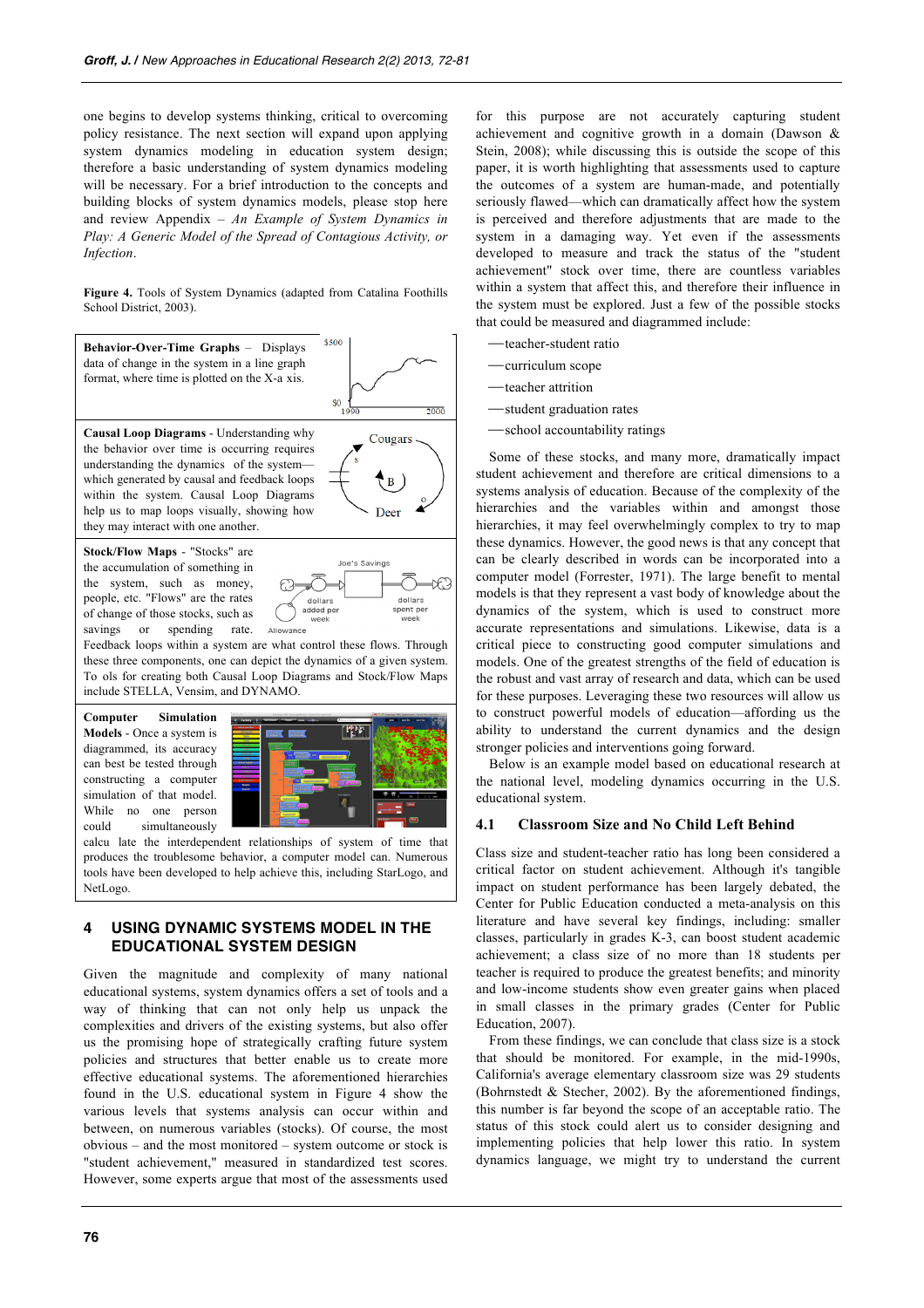dynamics of the system, in order to create new feedback loops that bring this stock down.

We can begin to understand causes of change in a stock such as this by identifying the influences or system elements effecting this change using causal loop diagrams. Often these diagrams are based on the stores of mental models and knowledge we hold. One causal loop we could identify is related to current policy structures of the No Child Left Behind Act (NCLB). This law, enacted in 2001, sought to improve student performance of primary and secondary schools through increasing achievement standards tied to federal funding. Under the law, schools that consistently underperformed were subject to loss of funding and potential takeover by the government. While the policymakers undoubtedly crafted this law with the intent to "push" educators to improve their teaching to provide all students with an adequate education, we can see an unintended reinforcing loop that can ultimately have the directly opposite effect; Figure 5 is a Causal Loop Diagram demonstrating these dynamics. If schools were already struggling with student performance, and these schools had suboptimal student-teacher ratios before NCLB was implemented, they were not positioned well to meet the requirements of NCLB. After continual student underperformance, a school would be subject to diminished federal funding, thereby leaving them with less resources to operate the school. One way this lack of resources is often handled is by consolidating classrooms and increasing the number of students a teacher is given, thereby increasing student-teacher ratio, which we have seen leads to diminished student achievement, and so on, as the loop reinforces itself. Consider also, the third finding listed by the Center for Public Education, showing that minority and low-income students – those most targeted by the creation of NCLB – are the ones impacted by student-teacher ratio. Therefore, schools largely consisting of minority and low-income students are the ones most likely to fall into this reinforcing loop.

**Figure 5.** Causal Loop Diagram of reinforcing loop in the No Child Left Behind Act.



Other dynamics related to this feedback loop can be added to increase the complexity of our model and better understand the true dynamics occurring. For example, at the time NCLB was enforced, many states were in a fiscal crisis, cutting budgets and restructuring (Sunderman, Kim, & Orfield, 2005); as a result, many schools were not in a position to adequately meet the law's requirements, adding another element that effects the system (see Figure 6). Schools in this situation were ultimately set up to fail from the beginning.

In present form, this model exposes the general dynamics of current structures within the system. This information can, and should, help guide policy construction at the federal level. These

models can also be used more locally as well. The next step would be for a more localized school system to expand these models, adding the dynamics that are relevant for their current situation, and then generate a simulation of that model with computer modeling software. Such a process has been demonstrated and leveraged powerfully in numerous other domains to expose the unintended dynamics of system design, and therefore has much to offer the field of education. In the next section, we will demonstrate this process through a case study on Rhode Island and the effects of NCLB on curriculum and instruction in that system.

**Figure 6.** Causal Loop Diagram of reinforcing loop in the No Child Left Behind Act with reinforcement from state funding dynamics in 2002.



## **4.2 Case Study: Rhode Island and the No Child Left Behind Act**

In the 2007-2008 school year, researchers at the Center for Educational Policy (CEP) in Washington, DC, conducted an analysis of the effects of the No Child Left Behind act on curriculum and instruction across K-12 schools in the state of Rhode Island (Srikantaiah, Zhang, & Swayhoover, 2008). The study included two high schools, one middle school, and three elementary schools, which spanned a mix of schools, both did and did not receive Title I funds for low-achieving students. From an analysis perspective, Rhode Island is a unique situation in that its size allows for more uniformity across the state than would occur in others—allowing data collected to be generalized more easily and applicable to the entire state (as may not be the case for other states in the US). The CEP conducted focus groups and interviewed across the spectrum of stakeholders in these schools—from administrators, to instructional coaches and teachers, to parents and students. As stated previously, this data is not only foundational to the dynamic systems model we hope to generate, but it is these individuals with whom we will seek to analyze our model for consistency and accuracy. In addition to this information, researchers also conducted time-sampling observation of classroom activity as well. Several of their key findings were:

- ⎯Use of classroom time for test preparation*.* Citing pressure to "teach to the test," curriculum was altered to focus on specific content and skills covered by the state standardized test.
- -Emphasis on teacher-led instruction. A considerable amount of classroom time was spent asking "closed questions" – similar to what would be found on a multiple-choice test – with less time spent on independent student learning.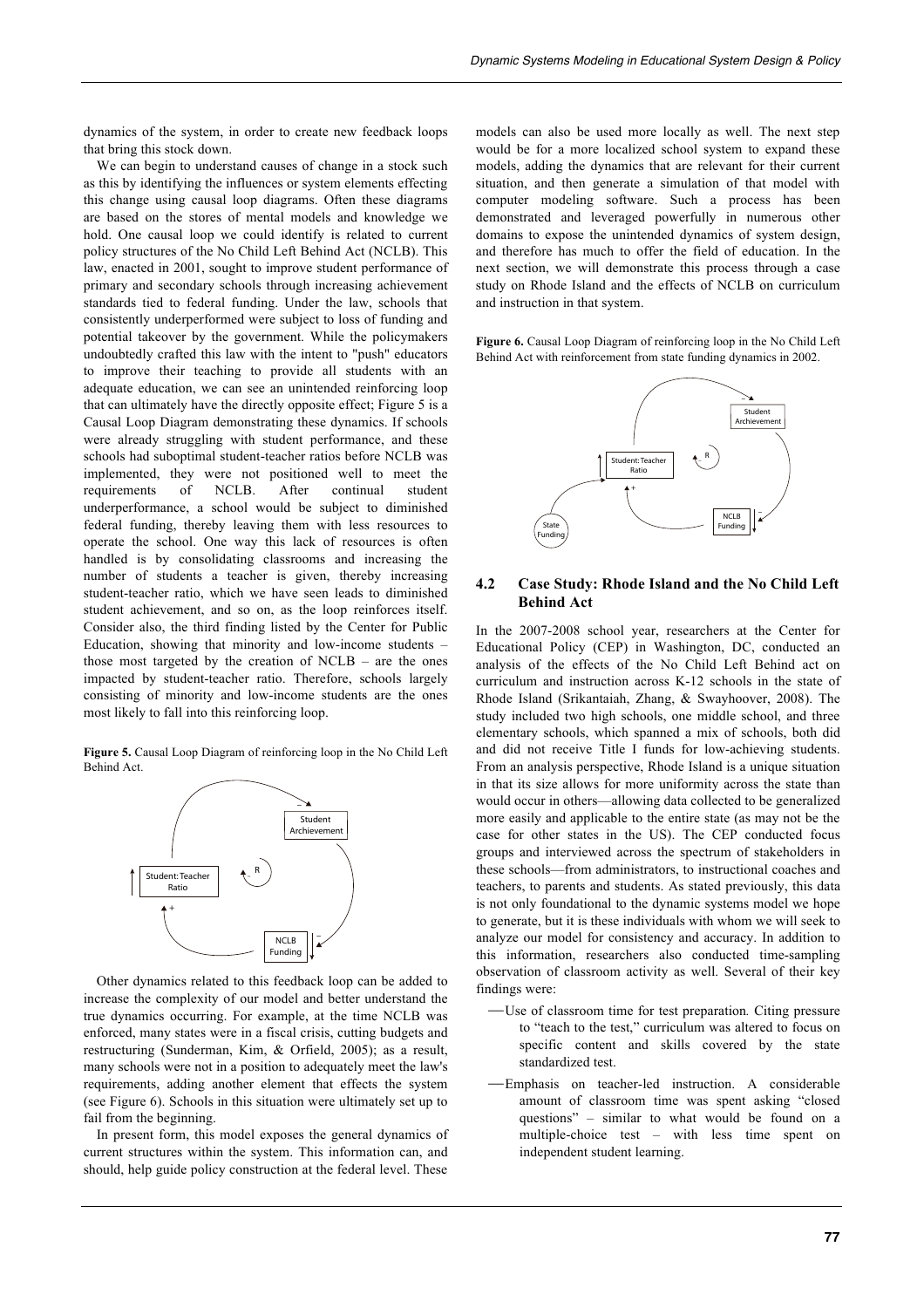-Increased classroom time spent on tested subject. Study participants reported spending more instructional time on English-language arts and math, which removed class time formerly spent in other areas.

From this data, we can begin to construct our model (see Figure 7). We begin by identifying our stocks; in this case, the curriculum (or subjects) is our stock. Subjects taught and those not taught represent the two stocks that embody this, and therefore the rate of change between them we will call the "content alignment" rate. Now that we have the focus of our model, the goal is to uncover the dynamics that affect this rate. Some of these dynamics are very straightforward. For example, as teachers begin to focus more classroom time on test material, the "Subjects Not Taught/Tested" stock increases, which increases the "class time available." As "class time available" increases, this increases the "exposure to test content," creating a reinforcing loop. "Exposure to test content" is also increased by the decrease in the stock "Subjects Taught/Tested." This variable, "exposure to test content," has two reinforcements and therefore the loop must be completed.

**Figure 7.** Stock/Flow analysis diagram of dynamic effects of the No Child Left Behind act in the state of Rhode Island in 2008, from the research of the Center for Educational Policy (Srikantaiah, Zhang & Swayhoover, 2008).



From the data collected by the researchers at the CEP, study participants eluded to the fact that pressure to teach to the test came from the need to meet minimum levels of student proficiency. This identifies the second stock that must be included in our diagram, separated into "Students Proficient" and "Students Not Proficient"—where "proficiency" is a term defined by NCLB in identifying those students who perform at a desirable level on the standardized test. The flow between these two stocks is affected by the variable "exposure to test content" thereby completing the loop and our stock/flow diagram.

## **5 DISCUSSION**

The Rhode Island case study presented here offers a very basic application of SD modeling for educational policy in order to demonstrate the SD process and approach. Yet in order to more accurately represent the dynamics of this case study, we must consider adding additional stock(s)—particularly those addressed in this case study such as the pedagogical approach of the teacher (closed questions versus open-ended student inquiry). Next steps would be to engage study participants with our model to elicit their feedback on its validity, and then construct a computer simulation based on actual student achievement data and other data that can be collected such as frequency of various pedagogies and test prep in the classroom.

Even in its current form, we begin to get an understanding of the dynamics at play in the context of this case study. The model suggests that classroom content and behaviors are increasingly aligning to those that are directly related to test preparation. On one level this may be easily dismissed as a given dynamic of having summative tests in education. Yet analyses such as those conducted by the CEP, followed by an SD model can be a powerful way of shining light of unintended – and highly negative – consequences. For example, having the model with supporting data from participants describing the decreased time and attention to any curricular topics other than ELA and Math, as well as data emphasizing the amount of class time that is spent in close-ended question discussion demonstrate two key dynamics that fly in the face of learning theory and research on the design of high quality learning environments (OECD, 2010). Whereas educators and other education stakeholders may have previously only voiced concerns and disagreements about the dynamics and directions of schools and classrooms in light of high-stakes testing, SD modeling offers concrete tools to take to policy makers in identifying detrimental dynamics and advocating for better policy and system designs.

## **6 CONCLUSIONS**

How can system dynamics modeling be used more proactively to design educational systems of the future? Avoiding the creation and implementation of policies that have dire effects in the system is of critical importance as the complexity and magnitude of our educational systems continue to expand and, most importantly, the trajectories of our children's learning is altered as a result.

The Organization for Economic Co-operation and Development (OECD) has been leading this consideration with their work on Think Scenarios—which uses scenario modeling to inform educational leadership and policy-making (OECD, 2006). One approach within this work is the "possibility-space" approach—a method for generating a larger set of future scenarios, to get beyond the limitations of "trend-based" scenarios and "preference-based scenarios" (Miller, 2006). In this approach, Miller notes the parallels and tensions in the work done by historians and futurists in scenario modeling (2006). Both use "clues in the present and past in order to substantiate their analyses of why and how life did not or might unfold, using methods and theories that take into account multiple layers of complex interaction and causality" (p. 96). Historian-derived scenarios tend to be limited in vision, locked-in by existing trends—whereas futurist-based scenarios tend to lack accuracy and practicality. As a result, there are two fundamental problems with these approaches: (1) risk of narrowness and lack of imagination, and (2) lack of analytical precision.

System dynamics modeling can bridge these problems. By leveraging this approach and marrying it to the "possibilityspace" approach, educational stakeholders can strategically design future scenarios for education that generate desirable outcomes and are supported by data and models of the past. Very recently, researchers have made significant advances in applying system dynamics and modeling tools to guide future policy development based on analysis of past and current dynamics in education, particularly as it relates to the development of science and math students. Developed by the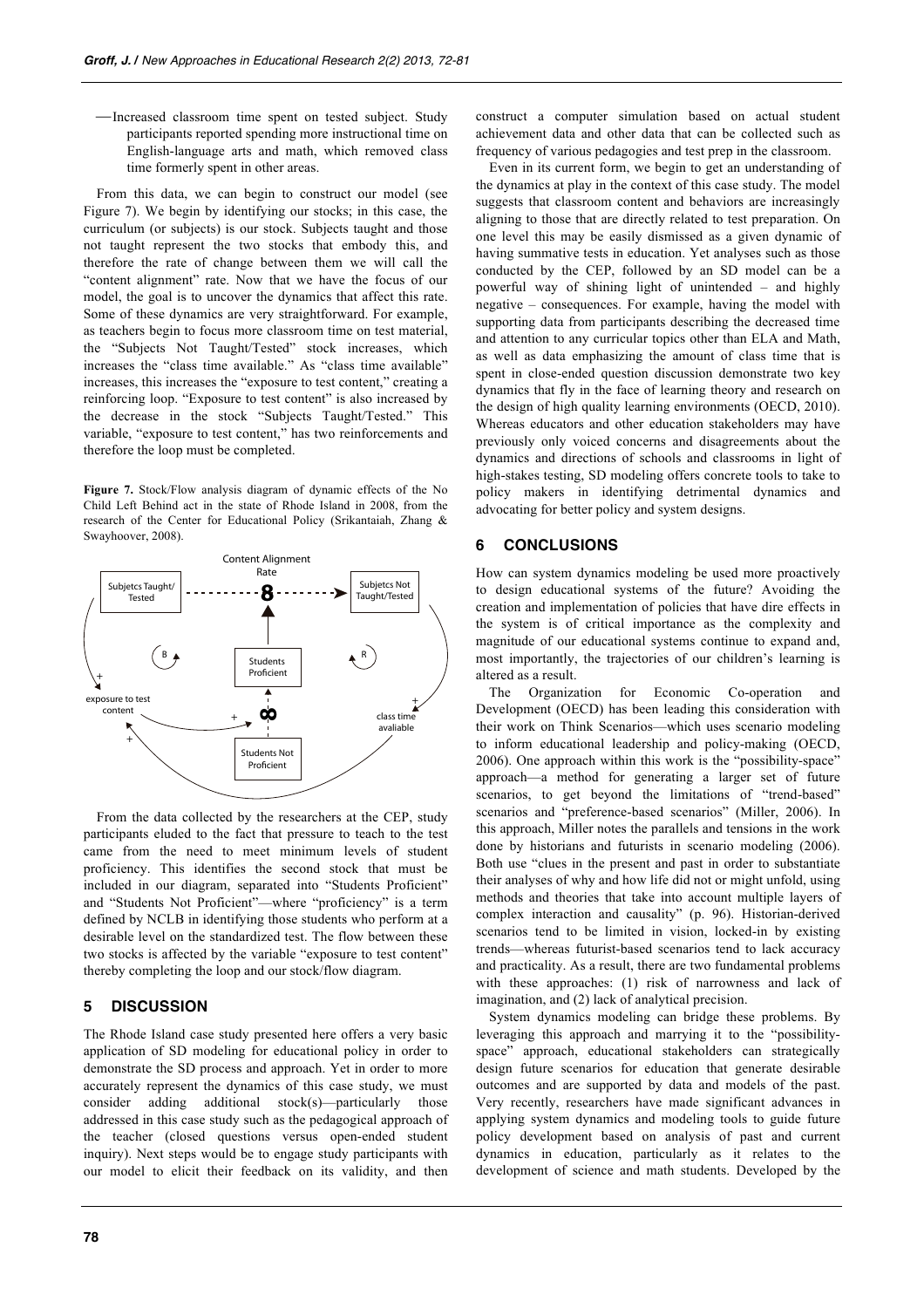Raytheon company over the past three years, the model process data on variables such as class size, teacher turnover, gender differences, teacher salaries, and data from scholarly research. What is most commendable about this initiative is the support website for the tool, designed to allow anyone who registers to freely download the model and contribute to the analysis and discourse of it—this is where modeling is most powerful, when the tacit knowledge carried by stakeholders within in the system is allowed to rub up against and help form the model, which dramatically increases its validity. Brian Wells, Raytheon's chief systems engineer who helped develop the system, recently explained in an Education Week article that "the model is not meant to provide definitive solutions, but rather help policymakers 'think through the problem, [and] can help you discover unintended consequences'" (Cavanagh, 2009). This is a dramatic and noteworthy step in the field of educational policy.

#### **6.1 Designing the Future**

Moving forward in efforts to change our schools to be effective, sustainable institutions that meet the needs of all learners for the  $21<sup>st</sup>$  century may feel like a nebulous, daunting task. However, using the lessons we have gained from education reform, education research, and systems work we can build a plan for effectively designing these systems, rather than seeking to make partial changes that have little opportunity to be sustained by the system (Hargreaves, 2003). Transformation means strategically working within the three systems levels (see Figure 3) to redefine the teaching-learning core through disciplined innovation and strategically designing and building an infrastructure to systemically support it.

Of course, this is a tremendous task to say the least. However, the dynamics and effects of the current system demonstrate the critical need for this type of strategic analysis and design. The questions about the future of the educational system to meet the needs of the 21<sup>st</sup> century, combined with our current state of a tremendous array of educational research, makes this an opportune time for this type of strategic design. Leveraging dynamic systems modeling to meet this goal can help us create an educational system that is effective and fair for all of our students.

#### **6.2 Using SD to Move the Field Forward**

System Dynamics modeling is a powerful methodology and tool set that has made a dramatic impact in a variety of fields outside education. It represents a transformative leap forward in how we view the world, and in turn respond to it and help design it. One can only speculate as to why such an advancement in approach to dealing with complex society systems has been leveraged so effectively in so many other domains yet remains outside the walls of education, but the answer is regardless of the need to ignore it no longer. Given the state of many schools and educational institutions today, there is not only a clear need for educational to cross this threshold and being leveraging SD but there is also an urgency. At the heart of SD modeling lies *systems thinking*—a competency or capacity of an individual to see the world as interrelated systems rather than linear and distinct parts (Kauffman, 1980). It's an different frame of mind—one that can and is taught all the time by the numerous educators who see the value of such a mindset. Teaching systems thinking is now commonplace in elite business schools like the MIT Sloan School of Management and even in many elementary schools today (Meadows, 2008). Yet it is far from

ubiquitous, and most adults have not had the opportunity to be exposed to experiences and instruction that help them cultivate the capacity of systems thinking.

Advancing our education systems forward requires that we take the first step toward systems thinking, and that we begin to explore this mindset and the principles of complex systems so that we can make more informed decisions and utilize more informed tools like SD modeling. The knowledge is there, with countless examples of how it has worked for other domains, it's up to us to cultivate the will to use it.

#### **REFERENCES**

- Axelrod, R. (1976). *The structure of decision: The cognitive maps of the political elites*. Princeton, NJ: Princeton University Press.
- Banathy, B. (1973). *Developing a Systems View: The Systems Models Approach*. Lear Siegler Fearon Publishers.
- Barber, M., & Fullan, M. (2005, March 2). 'Tri-level development': Putting systems thinking into action. *Education Week*, *24(25),* 32-35.
- Berman, P., & McLaughlin, M. (1978). *Rethinking the Federal Role in Education*. Santa Monica, Clif: Rand Corporation.
- Bohrnstedt, G., & Stecher, B. (Eds.). (2002). *What we have learned about class size reduction*. Sacramento, CA: California Department of Education.
- Catalina Foothills School District. (2003). *Tips for using system dynamics tools*. A paper for the Creative Learning Exchange, accessed at [www.clexchange.org/ftp/documents/Implementation/IM2003-](http://www.clexchange.org/ftp/documents/Implementation/IM2003-12TipsUsingSDTools.pdf)
	- 12TipsUsingSDTools.pdf on March 2, 2009.
- Cavanagh, S. (2009). Computer tool sizes up math, science policies. *Education Week, 29*(36). Retrieved from [www.edweek.org/ew/articles/2009/07/08/36simulate.h28.html.](http://www.edweek.org/ew/articles/2009/07/08/36simulate.h28.html)
- Center for Public Education. (2007). *Research review: Class size and student achievement*. Retrieved from [http://www.centerforpubliceducation.org/site/c.kjJXJ5MPIwE/b.153](http://www.centerforpubliceducation.org/site/c.kjJXJ5MPIwE/b.1533647/k.3B7C/Class_size_and_student_achievement.htm) [3647/k.3B7C/Class\\_size\\_and\\_student\\_achievement.htm](http://www.centerforpubliceducation.org/site/c.kjJXJ5MPIwE/b.1533647/k.3B7C/Class_size_and_student_achievement.htm)
- Datnow, A. & Stringfield, S. (2000). Working together for reliable school reform. *Journal of Education for Students Placed at Risk*, *5*(1), 183-204. [doi: 10.1080/10824669.2000.9671386](http://dx.doi.org/10.1080/10824669.2000.9671386)
- Dawson, T, L. & Stein, Z. (2008). Cycles of Research and Application in Science Education. *Mind, Brain, and Education, 2*(2), 90-103. [doi:](http://dx.doi.org/10.1111/j.1751-228X.2008.00037.x) 1[0.1111/j.1751-228X.2008.00037.x](http://dx.doi.org/10.1111/j.1751-228X.2008.00037.x)
- Forrester, J. (1998). *Designing the future.* Address at Universidad de Sevilla, Sevilla, Spain. December 15, 1998.
- Forrester, J. (1997). *System dynamics and K-12 teachers*. Lecture given at the University of Virginia School of Education on May 30, 1996. D-4665-4
- Forrester, J. (1991). System Dynamics and the Lessons of 35 Years. A chapter written for De Greene, K. (eds.) *The Systemic Basis of Policy Making in the 1990s*. D-4224-4 Accessed on March 28, 2009 at <http://sysdyn.clexchange.org/sdep/papers/D-4224-4.pdf>
- Forrester, J. (1971). Counterintuitive behavior of social systems. *Technology Review*, January 1971, 52-68.
- Forrester, J. (1969). *Urban dynamics*. MIT Press: Cambridge, MA.
- Forrester, J. (1968). *Principles of systems*. Waltham, MA: Pegasus Communications.
- Fullan, M. (2001). *Whole school reform: Problems and promises.* Paper commissioned by the Chicago Community Trust. Retrieved from [http://www.extranet.ou.nl/inter-studie-alg-](http://www.extranet.ou.nl/inter-studie-alg-o31411/Symposium4/materiaal/Whole%20school%20reform%20-%20Fullan.pdf)

[o31411/Symposium4/materiaal/Whole%20school%20reform%20-](http://www.extranet.ou.nl/inter-studie-alg-o31411/Symposium4/materiaal/Whole%20school%20reform%20-%20Fullan.pdf) [%20Fullan.pdf.](http://www.extranet.ou.nl/inter-studie-alg-o31411/Symposium4/materiaal/Whole%20school%20reform%20-%20Fullan.pdf)

- Fullan, M. (1999). *Change Forces: The Sequel.* Philadelphia, PA: Falmer Press, Taylor & Francis Inc.
- Fullan, M. (1995). The school as a learning organization: Distant dreams. *Theory into Practice*,  $34(4)$ , 230-235. doi: dreams. *Theory into Practice, 34*(4), 230-235. [doi:](http://dx.doi.org/10.1080/00405849509543685) [10.1080/00405849509543685](http://dx.doi.org/10.1080/00405849509543685)
- Fullan, M. (1994). Coordinating top-down and bottom-up strategies for educational reform. In R. Anson (Ed.) *Systemic Reform: Perspectives on Personalizing Education*, 7-24.
- Fullan, M. (1991). *The new meaning of educational change.* New York, NY: Teachers College Press.
- Fullan, M., Rolheiser, C., Mascall, B., & Edge, K. (2001). Accomplishing large scale reform: A tri-level proposition. Prepared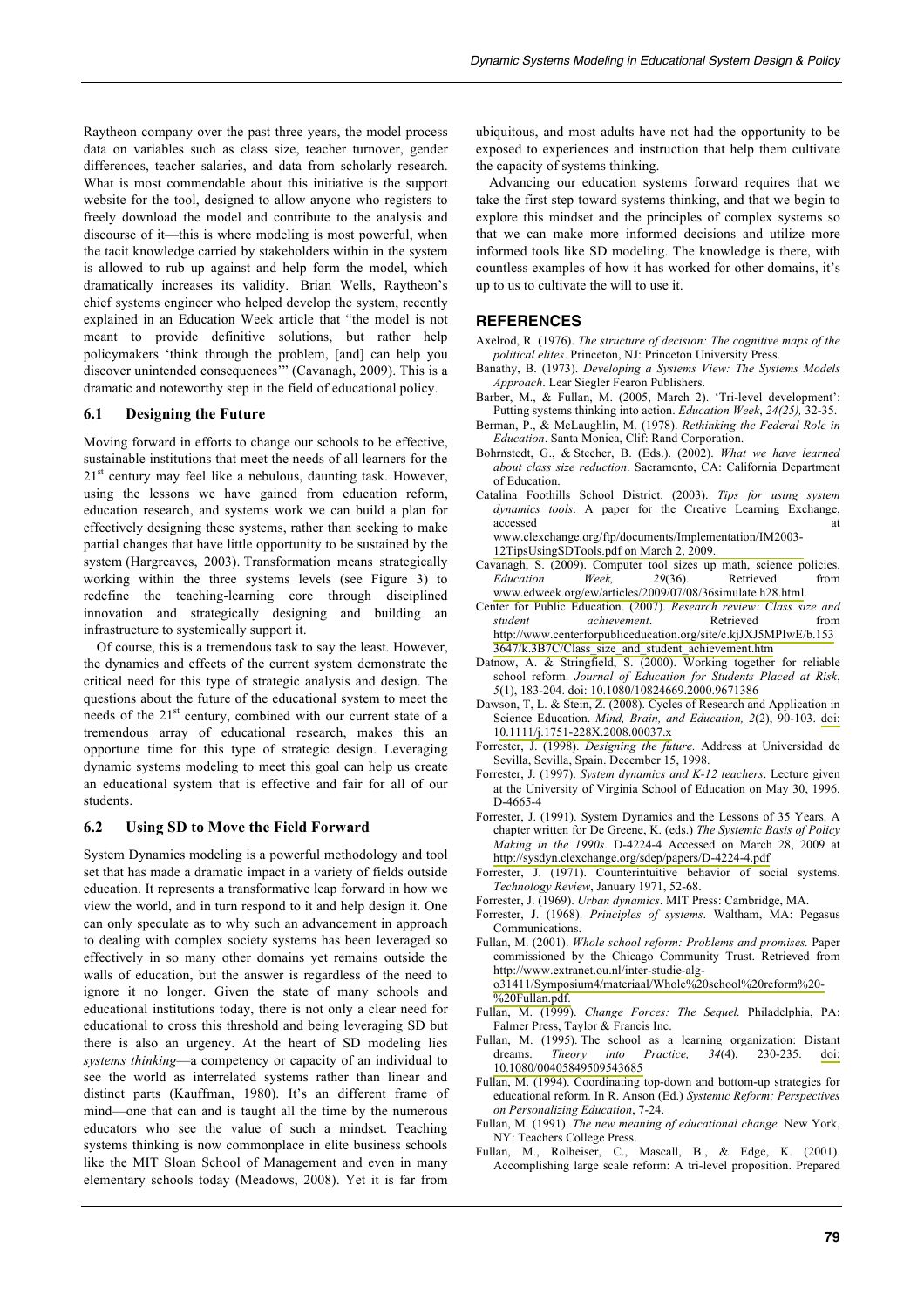for the *Journal of Educational Change.* Retrieved from [http://www.michaelfullan.ca/Articles\\_01/11\\_01.pdf](http://www.michaelfullan.ca/Articles_01/11_01.pdf)*.*

- Garet, M. (1974). Educational policy and system dynamics. *Journal of Research and Development in Education*, *7*(2), 119-144.
- Groff, J. (2009). *Transforming the Systems of Public Education*. Nellie Mae Education Foundation.
- Hargreaves, D. (2003). *Education epidemic: Transforming secondary schools through innovation networks*. A DEMOS whitepaper.
- Jennings, J., & Rentner, D. (2006). *Ten big effects of the No Child Left Behind Act on public schools*. A report from the Center on Education Policy. Retrieved from [http://www.cep-dc.org](http://www.cep-dc.org/)
- Kauffman, D. (1980). *Systems one: An introduction to systems thinking*. Minneapolis, MN: Carlton.
- Krone, E. (2008). *Boycotting NCLB: In effort to protect students Illinois district will refuse test*. The Daily Herald (Illinois) on February 22, 2008.
- McMurrer, J. (2008). *Instructional time in elementary schools: A closer look at changes for specific subjects*. A report from the Center on Education Policy. Retrieved from [http://www.cep-dc.org](http://www.cep-dc.org/)
- Meadows, D. (2008). *Thinking in Systems: A Primer*. The Sustainability Institute.
- Meadows, D. (1991). *The global citizen*. Washington, DC: Island Press.
- Miller, R. (2006). Future studies, scenarios, and the "possibility-space" approach*.* In OECD, *Think scenarios, rethink education.* 93-105. [doi:](http://dx.doi.org/10.1787/9789264023642-7-en) [10.1787/9789264023642-7-en](http://dx.doi.org/10.1787/9789264023642-7-en)
- OECD (2010). *The Nature of Learning: Using Research to Inspire Practice.* Organisation for Economic Co-operation and Development – Centre for Educational Research and Innovation. Paris, France.
- OECD (2006). *Think Scenarios, Rethink Education*. Organisation for Economic Co-operation and Development – Centre for Educational Research and Innovation. Paris, France.
- Pascopella, A. (2004). Inside the law: Analyzing, debating and explaining No Child Left Behind*. District Administration*, April 2004
- Quaden, R., Ticotsky, A., & Lyneis, D. (2009). The infection game. *The Creative Learning Exchange, 18*(1), p. 1-12
- Srikantaiah, D., Zhang, Y., & Swayhoover, L. (2008). *Lessons from the Classroom: Federal and State Accountability in Rhode Island.* A Center for Educational Policy Report. Washington, DC.
- Sterman, J. (2001). System dynamics modeling: Tools for learning in a complex world. *California Management Review, 43*(4), 8-25. [doi:](http://dx.doi.org/10.2307/41166098) [10.2307/41166098](http://dx.doi.org/10.2307/41166098)
- Sunderman, G., Kim, J., & Orfield, G. (2005). *NCLB Meets School Realities: Lessons From the Field*. Corwin Press.
- Wheat, D. (2000). A systems approach to education policy and administration. Presented at the Systems Thinking and Dynamic Modeling Conference in Portland, Oregon, June 25, 2000. Retrieved from

[www.clexchange.org/ftp/conference/cle\\_2000/session%2044.pdf.](http://www.clexchange.org/ftp/conference/cle_2000/session%2044.pdf)

#### **ACKNOWLEDGMENT**

Supporting Agencies: Nellie Mae Education Foundation; Harvard University